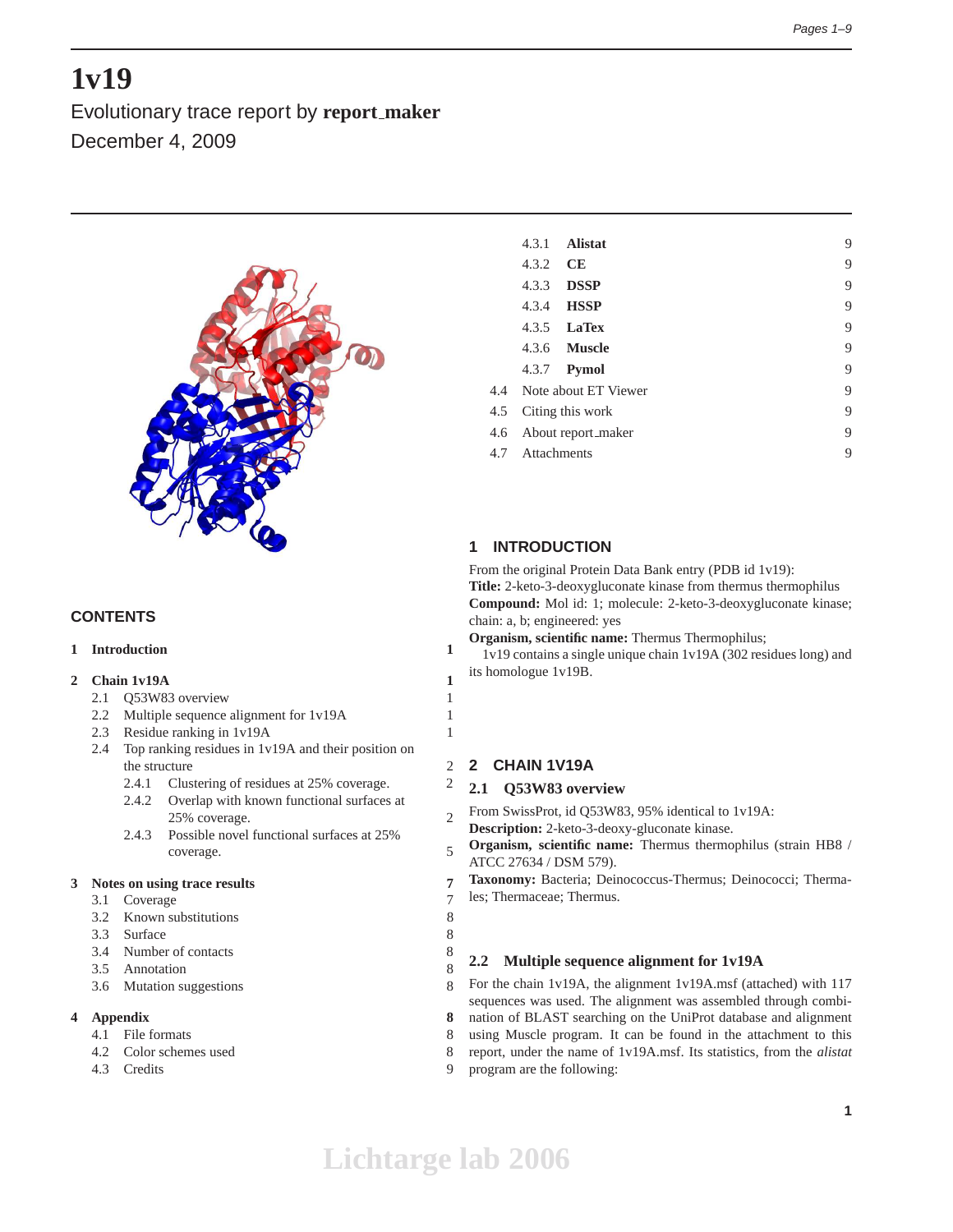

**Fig. 1.** Residues 1-151 in 1v19A colored by their relative importance. (See Appendix, Fig.11, for the coloring scheme.)



**Fig. 2.** Residues 152-302 in 1v19A colored by their relative importance. (See Appendix, Fig.11, for the coloring scheme.)

| Format:                   | MSF               |       |
|---------------------------|-------------------|-------|
| Number of sequences: 117  |                   |       |
| Total number of residues: |                   | 34467 |
| Smallest:                 | 276               |       |
| Largest:                  | 302               |       |
| Average length:           | 294.6             |       |
| Alignment length:         | 302               |       |
| Average identity:         | $27$ <sup>2</sup> |       |
| Most related pair:        | 99%               |       |
| Most unrelated pair:      | 14%               |       |
| Most distant seq:         | 27%               |       |
|                           |                   |       |

Furthermore, <1% of residues show as conserved in this alignment.

The alignment consists of 9% eukaryotic ( 9% plantae), 83% prokaryotic, and 5% archaean sequences. (Descriptions of some sequences were not readily available.) The file containing the sequence descriptions can be found in the attachment, under the name 1v19A.descr.

#### **2.3 Residue ranking in 1v19A**

The 1v19A sequence is shown in Figs. 1–2, with each residue colored according to its estimated importance. The full listing of residues in 1v19A can be found in the file called 1v19A.ranks\_sorted in the attachment.

## **2.4 Top ranking residues in 1v19A and their position on the structure**

In the following we consider residues ranking among top 25% of residues in the protein . Figure 3 shows residues in 1v19A colored by their importance: bright red and yellow indicate more conserved/important residues (see Appendix for the coloring scheme). A Pymol script for producing this figure can be found in the attachment.



**Fig. 3.** Residues in 1v19A, colored by their relative importance. Clockwise: front, back, top and bottom views.

*2.4.1 Clustering of residues at 25% coverage.* Fig. 4 shows the top 25% of all residues, this time colored according to clusters they belong to. The clusters in Fig.4 are composed of the residues listed in Table 1.

|         | Table 1. |                                      |  |  |
|---------|----------|--------------------------------------|--|--|
| cluster | size     | member                               |  |  |
| color   |          | residues                             |  |  |
| red     | 74       | 8, 9, 11, 12, 13, 14, 33, 34, 35, 36 |  |  |
|         |          | 37, 38, 39, 40, 41, 42, 44, 45, 47   |  |  |
|         |          | 52, 57, 59, 61, 62, 69, 74, 86, 87   |  |  |
|         |          | 89, 91, 100, 102, 104, 105, 108      |  |  |
|         |          | 109, 110, 130, 132, 133, 134, 162    |  |  |
|         |          | 163.164.165.167.170.171.191          |  |  |
|         |          | 193, 196, 219, 221, 224, 245, 246    |  |  |
|         |          | 247, 248, 249, 250, 251, 252, 253    |  |  |
|         |          | 255, 256, 258, 274, 278, 279, 281    |  |  |
|         |          | 282, 286, 287, 292                   |  |  |

**Table 1.** Clusters of top ranking residues in 1v19A.

*2.4.2 Overlap with known functional surfaces at 25% coverage.* The name of the ligand is composed of the source PDB identifier and the heteroatom name used in that file.

**Interface with 1v19A1.**Table 2 lists the top 25% of residues at the interface with 1v19A1. The following table (Table 3) suggests possible disruptive replacements for these residues (see Section 3.6).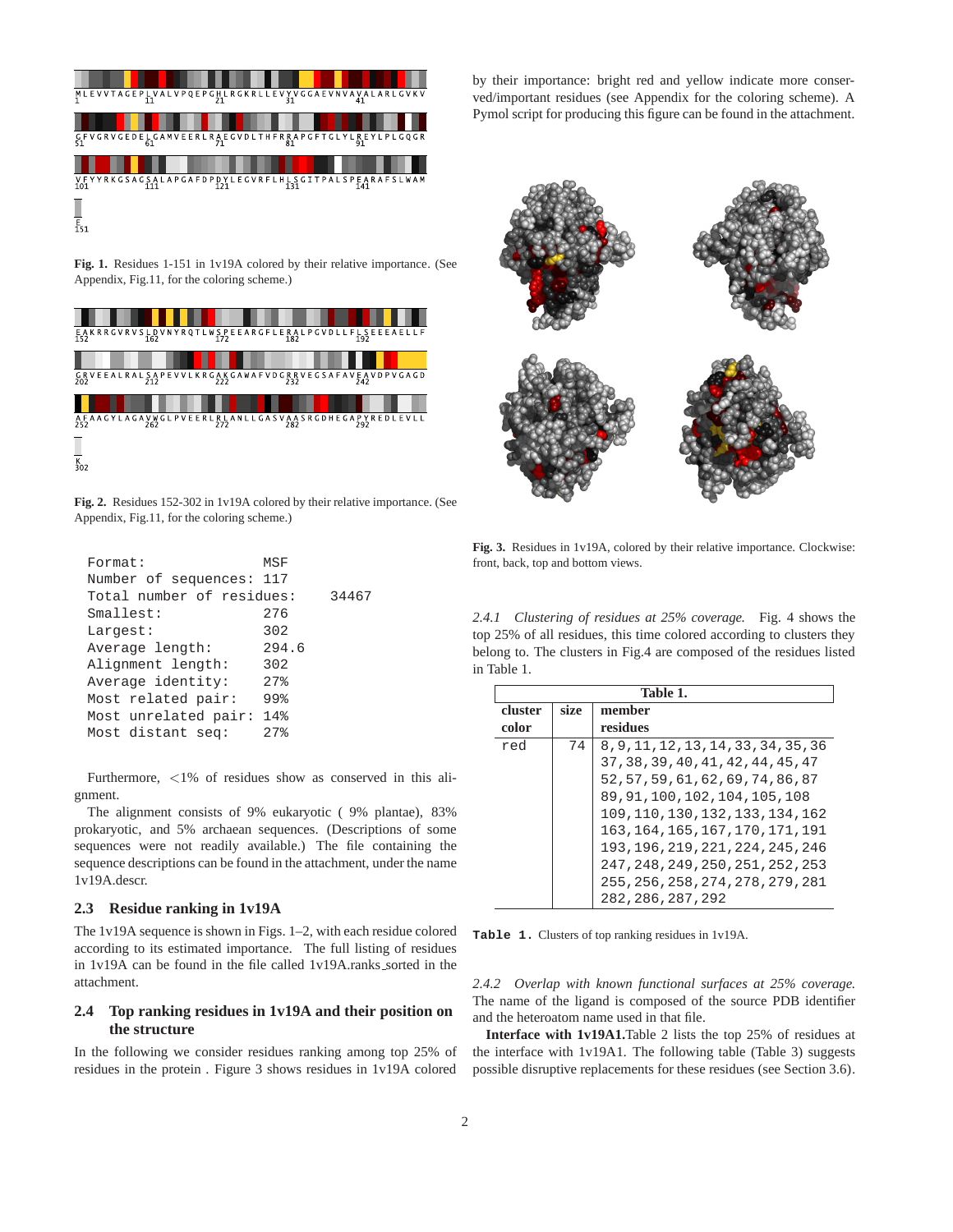

**Table 2. res type subst's cvg noc/ dist cvg bb** *(A)*  $(\%)$  **bb**  $100$  R R(40) 0.23 1/0 4.39 S(11) G(1) F(11) A(10) P(7)  $C(5)$ H(3) N(3)  $T(2)I$ V(1)

**Table 2.** The top 25% of residues in 1v19A at the interface with 1v19A1. (Field names: res: residue number in the PDB entry; type: amino acid type; substs: substitutions seen in the alignment; with the percentage of each type in the bracket; noc/bb: number of contacts with the ligand, with the number of contacts realized through backbone atoms given in the bracket; dist: distance of closest apporach to the ligand. )

|     | Table 3.           |              |  |  |
|-----|--------------------|--------------|--|--|
| res | disruptive<br>type |              |  |  |
|     |                    | mutations    |  |  |
| 100 |                    | (D)(E)(Y)(T) |  |  |

**Table 3.** List of disruptive mutations for the top 25% of residues in 1v19A, that are at the interface with 1v19A1.



**Fig. 5.** Residues in 1v19A, at the interface with 1v19A1, colored by their relative importance. 1v19A1 is shown in backbone representation (See Appendix for the coloring scheme for the protein chain 1v19A.)

**Fig. 4.** Residues in 1v19A, colored according to the cluster they belong to: red, followed by blue and yellow are the largest clusters (see Appendix for the coloring scheme). Clockwise: front, back, top and bottom views. The corresponding Pymol script is attached.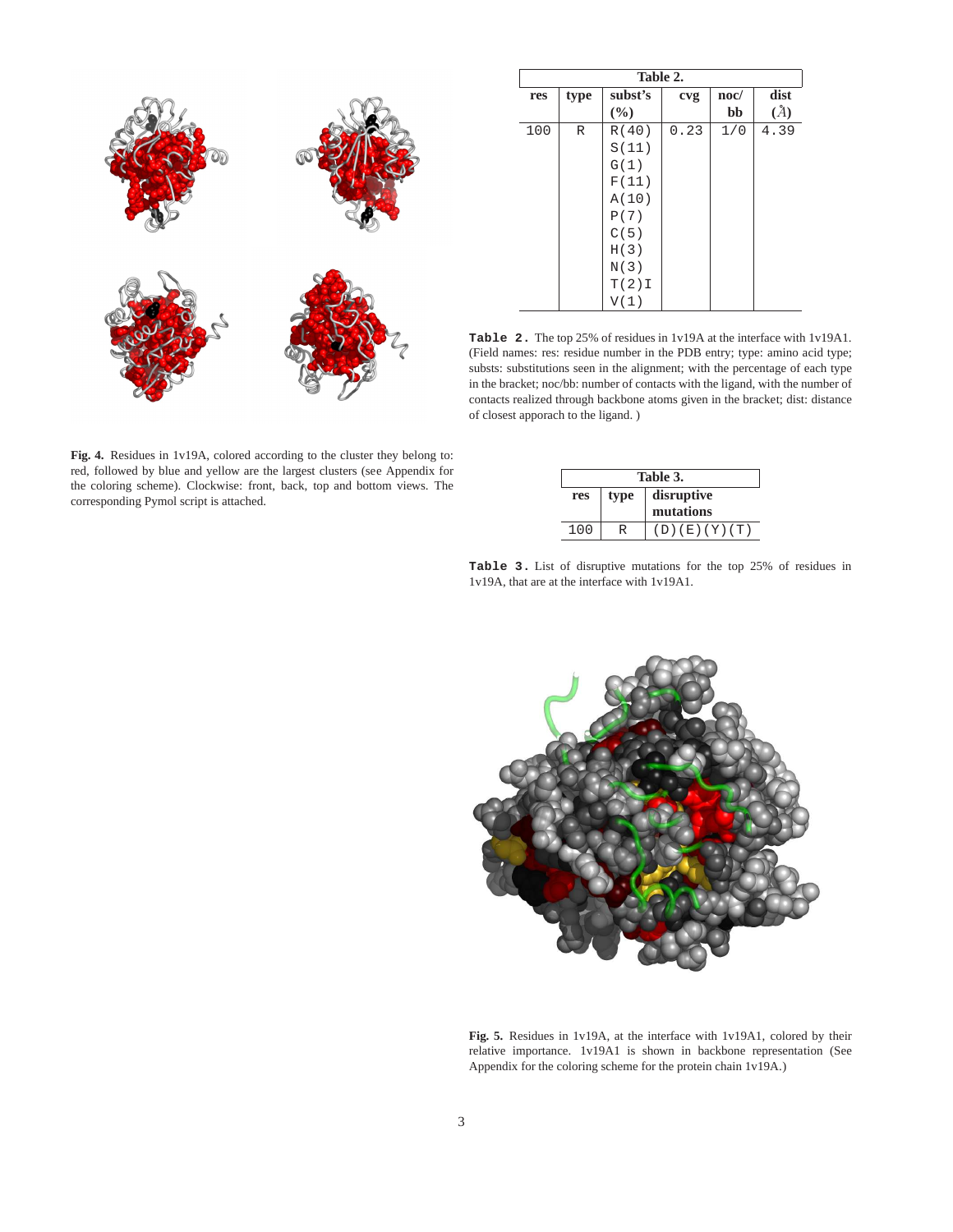Figure 5 shows residues in 1v19A colored by their importance, at the interface with 1v19A1.

**Interface with 1v19B.**Table 4 lists the top 25% of residues at the interface with 1v19B. The following table (Table 5) suggests possible disruptive replacements for these residues (see Section 3.6).

|     | Table 4.      |                 |                   |                          |      |      |
|-----|---------------|-----------------|-------------------|--------------------------|------|------|
| res | type          | subst's         | cvg               | noc/                     | dist | antn |
|     |               | $(\frac{0}{0})$ |                   | bb                       | (A)  |      |
| 59  | D             | D(82)           | $0.\overline{03}$ | 20/10                    | 3.59 |      |
|     |               | E(4)<br>N(10)   |                   |                          |      |      |
|     |               | G(1)H           |                   |                          |      |      |
| 87  | ${\mathbf G}$ | S(11)           | 0.10              | 2/2                      | 4.87 |      |
|     |               | A(25)           |                   |                          |      |      |
|     |               | G(52)<br>P(3)   |                   |                          |      |      |
|     |               | R(1)            |                   |                          |      |      |
|     |               | T(4)L           |                   |                          |      |      |
| 104 | Υ             | F(44)           | 0.10              | 83/6                     | 2.38 | site |
|     |               | Y(38)T<br>L(3)  |                   |                          |      |      |
|     |               | M(6)            |                   |                          |      |      |
|     |               | S(1)G           |                   |                          |      |      |
| 102 | F             | I(3)<br>F(43)   | 0.16              | 25/0                     | 3.59 |      |
|     |               | M(1)            |                   |                          |      |      |
|     |               | T(2)            |                   |                          |      |      |
|     |               | V(17)           |                   |                          |      |      |
|     |               | L(13)<br>Y(6)   |                   |                          |      |      |
|     |               | I(12)P          |                   |                          |      |      |
| 86  | T             | T(72)           | 0.17              | 11/10                    | 2.75 |      |
|     |               | V(5)<br>P(5)    |                   |                          |      |      |
|     |               | A(1)            |                   |                          |      |      |
|     |               | S(4)            |                   |                          |      |      |
|     |               | M(2)            |                   |                          |      |      |
|     |               | L(5)<br>I(1)    |                   |                          |      |      |
| 14  | L             | L(49)           | 0.21              | 4/0                      | 3.59 |      |
|     |               | F(26)           |                   |                          |      |      |
|     |               | V(5)            |                   |                          |      |      |
|     |               | M(5)<br>C(1)    |                   |                          |      |      |
|     |               | I(7)A           |                   |                          |      |      |
|     |               | H(3)            |                   |                          |      |      |
| 61  | L             | L(17)<br>M(13)  | 0.21              | 11/0                     | 3.75 |      |
|     |               | F(57)           |                   |                          |      |      |
|     |               | Y(1)E           |                   |                          |      |      |
|     |               | A(1)            |                   |                          |      |      |
|     |               | V(1)H           |                   | continued in next column |      |      |
|     |               |                 |                   |                          |      |      |

| <b>Table 4. continued</b> |             |         |      |                 |      |      |
|---------------------------|-------------|---------|------|-----------------|------|------|
| res                       | type        | subst's | cvg  | $\mathbf{noc}/$ | dist | antn |
|                           |             | (%)     |      | bb              | (A)  |      |
|                           |             | I(3)P   |      |                 |      |      |
| 100                       | $\mathbb R$ | R(40)   | 0.23 | 15/0            | 3.96 |      |
|                           |             | S(11)   |      |                 |      |      |
|                           |             | G(1)    |      |                 |      |      |
|                           |             | F(11)   |      |                 |      |      |
|                           |             | A(10)   |      |                 |      |      |
|                           |             | P(7)    |      |                 |      |      |
|                           |             | C(5)    |      |                 |      |      |
|                           |             | H(3)    |      |                 |      |      |
|                           |             | N(3)    |      |                 |      |      |
|                           |             | T(2)I   |      |                 |      |      |
|                           |             | V(1)    |      |                 |      |      |

**Table 4.** The top 25% of residues in 1v19A at the interface with 1v19B. (Field names: res: residue number in the PDB entry; type: amino acid type; substs: substitutions seen in the alignment; with the percentage of each type in the bracket; noc/bb: number of contacts with the ligand, with the number of contacts realized through backbone atoms given in the bracket; dist: distance of closest apporach to the ligand. )

|     |                    | Table 5.        |  |
|-----|--------------------|-----------------|--|
| res | disruptive<br>type |                 |  |
|     |                    | mutations       |  |
| 59  | D                  | (R)(FW)(H)(Y)   |  |
| 87  | G                  | (R)(K)(E)(H)    |  |
| 104 | Υ                  | (K) (R) (Q) (E) |  |
| 102 | F                  | (K)(E)(R)(O)    |  |
| 86  | т                  | (R)(K)(H)(O)    |  |
| 14  | т.                 | (R)(Y)(TE)(KH)  |  |
| 61  | L                  | (R)(Y)(T)(H)    |  |
| 100 | R                  | (D)(E)(Y)(T)    |  |

**Table 5.** List of disruptive mutations for the top 25% of residues in 1v19A, that are at the interface with 1v19B.

Figure 6 shows residues in 1v19A colored by their importance, at the interface with 1v19B.

**Interface with 1v19A2.**Table 6 lists the top 25% of residues at the interface with 1v19A2. The following table (Table 7) suggests possible disruptive replacements for these residues (see Section 3.6).

|     | Table 6. |         |      |                 |      |
|-----|----------|---------|------|-----------------|------|
| res | type     | subst's | cvg  | $\mathbf{noc}/$ | dist |
|     |          | (%)     |      | bb              |      |
| 279 | Α        | A(66)   | 0.25 | 9/6             | 3.83 |
|     |          | C(6)    |      |                 |      |
|     |          | S(17)   |      |                 |      |
|     |          | G(7)RO  |      |                 |      |

**Table 6.** The top 25% of residues in 1v19A at the interface with 1v19A2. (Field names: res: residue number in the PDB entry; type: amino acid type; substs: substitutions seen in the alignment; with the percentage of each type in the bracket; noc/bb: number of contacts with the ligand, with the number of contacts realized through backbone atoms given in the bracket; dist: distance of closest apporach to the ligand. )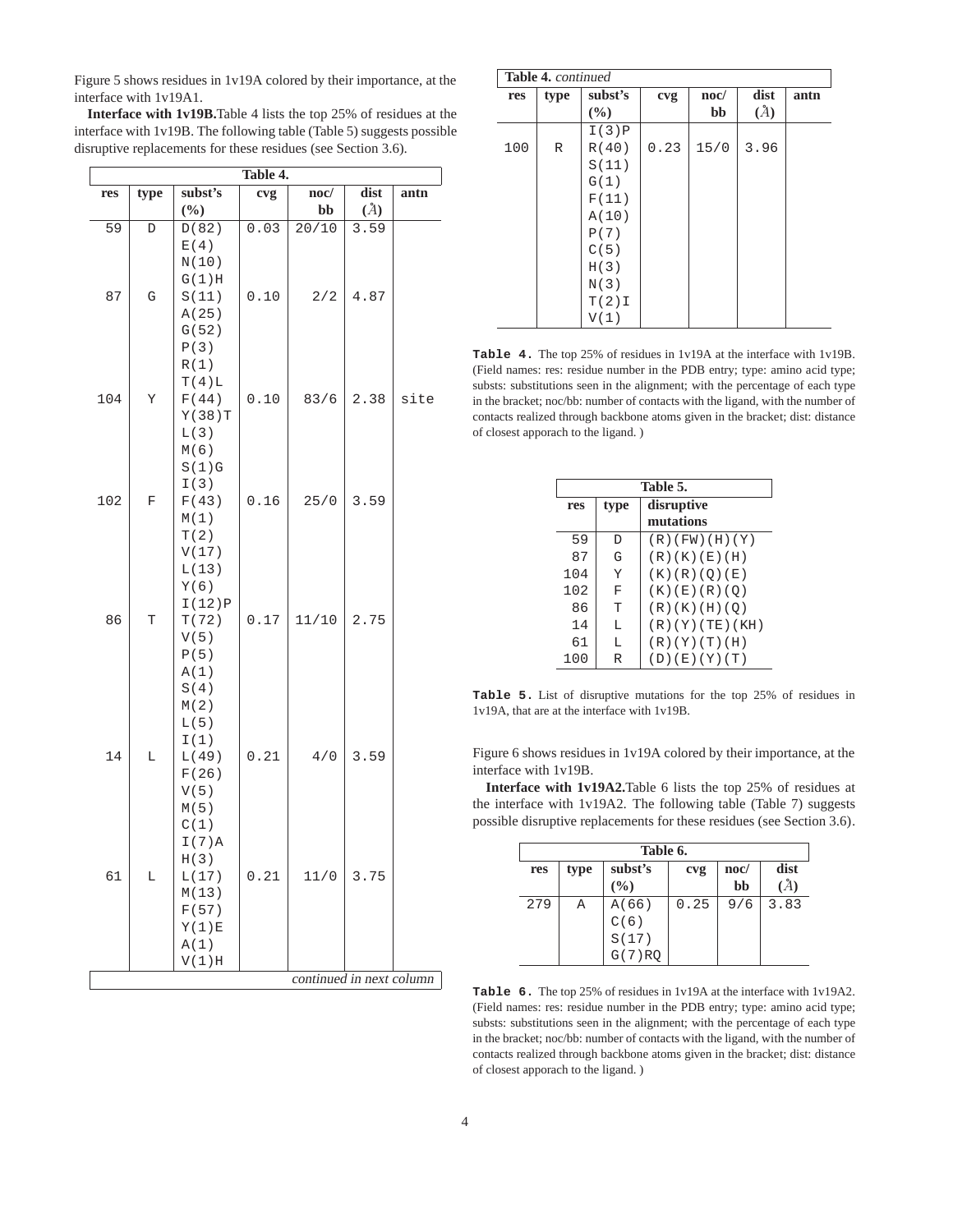



**Fig. 6.** Residues in 1v19A, at the interface with 1v19B, colored by their relative importance. 1v19B is shown in backbone representation (See Appendix for the coloring scheme for the protein chain 1v19A.)

| Table 7. |                    |                |  |
|----------|--------------------|----------------|--|
| res      | disruptive<br>type |                |  |
|          |                    | mutations      |  |
| 279      |                    | (Y)(E)(KR)(HD) |  |

**Table 7.** List of disruptive mutations for the top 25% of residues in 1v19A, that are at the interface with 1v19A2.

Figure 7 shows residues in 1v19A colored by their importance, at the interface with 1v19A2.

**DIO binding site.** Table 8 lists the top 25% of residues at the interface with 1v19ADIO1302 (dio). The following table (Table 9) suggests possible disruptive replacements for these residues (see Section 3.6).

|     | Table 8. |         |      |                          |      |      |  |
|-----|----------|---------|------|--------------------------|------|------|--|
| res | type     | subst's | cvg  | $\mathbf{noc}/$          | dist | antn |  |
|     |          | (%)     |      | bb                       | (A)  |      |  |
| 104 | Y        | F(44)   | 0.10 | 22/10                    | 3.41 | site |  |
|     |          | Y(38)T  |      |                          |      |      |  |
|     |          | L(3)    |      |                          |      |      |  |
|     |          | M(6)    |      |                          |      |      |  |
|     |          | S(1)G   |      |                          |      |      |  |
|     |          | I(3)    |      |                          |      |      |  |
| 105 | R        | V(11)   | 0.12 | 8/8                      | 3.49 | site |  |
|     |          | R(62)   |      |                          |      |      |  |
|     |          | L(1)    |      |                          |      |      |  |
|     |          | (4)     |      |                          |      |      |  |
|     |          | G(4)EF  |      |                          |      |      |  |
|     |          |         |      | continued in next column |      |      |  |

**Fig. 7.** Residues in 1v19A, at the interface with 1v19A2, colored by their relative importance. 1v19A2 is shown in backbone representation (See Appendix for the coloring scheme for the protein chain 1v19A.)

|     | Table 8. continued |         |     |                 |      |      |
|-----|--------------------|---------|-----|-----------------|------|------|
| res | type               | subst's | cvg | $\mathbf{noc}/$ | dist | antn |
|     |                    | (9/0)   |     | bb              |      |      |
|     |                    | I(5)    |     |                 |      |      |
|     |                    |         |     |                 |      |      |
|     |                    | A(1)    |     |                 |      |      |
|     |                    | S(3)KO  |     |                 |      |      |

**Table 8.** The top 25% of residues in 1v19A at the interface with DIO.(Field names: res: residue number in the PDB entry; type: amino acid type; substs: substitutions seen in the alignment; with the percentage of each type in the bracket; noc/bb: number of contacts with the ligand, with the number of contacts realized through backbone atoms given in the bracket; dist: distance of closest apporach to the ligand. )

| Table 9.                  |  |              |  |  |
|---------------------------|--|--------------|--|--|
| disruptive<br>type<br>res |  |              |  |  |
|                           |  | mutations    |  |  |
| 104                       |  | (K)(R)(O)(E) |  |  |
| 105                       |  |              |  |  |

**Table 9.** List of disruptive mutations for the top 25% of residues in 1v19A, that are at the interface with DIO.

Figure 8 shows residues in 1v19A colored by their importance, at the interface with 1v19ADIO1302.

*2.4.3 Possible novel functional surfaces at 25% coverage.* One group of residues is conserved on the 1v19A surface, away from (or susbtantially larger than) other functional sites and interfaces recognizable in PDB entry 1v19. It is shown in Fig. 9. The right panel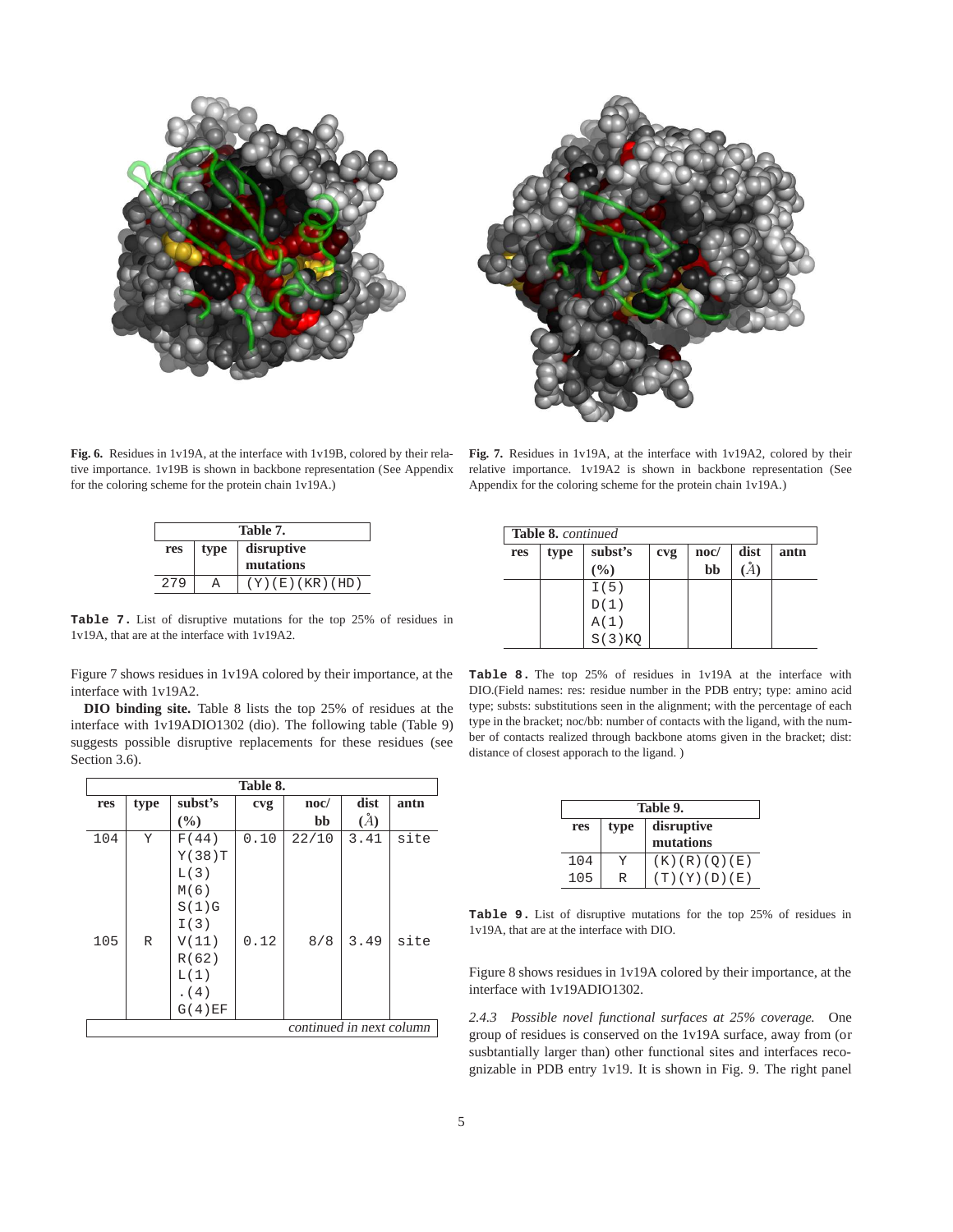

**Table 10.** continued **res type substitutions(%) cvg**  $A(1)G(1)N(3)$  $Q(2)E1(1)DV$ 292 P P(75).(7)S(8)D 0.20 H(1)LV(1)A(1)IQ  $44$  A  $A(75)T(3)G(5)$  0.24 S(11)R(1)VQ

**Table 10.** Residues forming surface "patch" in 1v19A.

|     | Table 11.          |               |  |
|-----|--------------------|---------------|--|
| res | disruptive<br>type |               |  |
|     |                    | mutations     |  |
| 47  | G                  | (R)(E)(H)(K)  |  |
| 74  | T                  | (R)(K)(Y)(E)  |  |
| 45  | R                  | (Y)(T)(D)(E)  |  |
| 292 | P                  | (R)(Y)(H)(T)  |  |
|     |                    | (Y)(E)(KR)(H) |  |

**Table 11.** Disruptive mutations for the surface patch in 1v19A.

Another group of surface residues is shown in Fig.10. The right panel shows (in blue) the rest of the larger cluster this surface belongs to.

**Fig. 8.** Residues in 1v19A, at the interface with DIO, colored by their relative importance. The ligand (DIO) is colored green. Atoms further than  $30\AA$  away from the geometric center of the ligand, as well as on the line of sight to the ligand were removed. (See Appendix for the coloring scheme for the protein chain 1v19A.)

shows (in blue) the rest of the larger cluster this surface belongs to.



**Fig. 10.** Another possible active surface on the chain 1v19A. The larger cluster it belongs to is shown in blue.

**Fig. 9.** A possible active surface on the chain 1v19A. The larger cluster it belongs to is shown in blue.

The residues belonging to this surface "patch" are listed in Table 10, while Table 11 suggests possible disruptive replacements for these residues (see Section 3.6).

| Table 10.                |                |                       |      |  |
|--------------------------|----------------|-----------------------|------|--|
| type<br>res              |                | substitutions $(\% )$ | cvg  |  |
| 47                       | G              | G(89)N(1)A(2)DK       | 0.09 |  |
|                          |                | CQ(1)LS               |      |  |
| 74                       | $\overline{V}$ | V(73)I(14)C(5)        | 0.14 |  |
|                          |                | L(5)AT                |      |  |
| 45                       | R              | R(75)H(3)K(7)         | 0.19 |  |
| continued in next column |                |                       |      |  |

The residues belonging to this surface "patch" are listed in Table 12, while Table 13 suggests possible disruptive replacements for these residues (see Section 3.6).

|     | Table 12.                |                       |      |      |
|-----|--------------------------|-----------------------|------|------|
| res | type                     | substitutions $(\% )$ | cvg  | antn |
| 38  | N                        | N(93)I(6)             | 0.01 |      |
| 250 | G                        | G(100)                | 0.01 |      |
| 251 | D                        | D(100)                | 0.01 |      |
| 34  | G                        | G(99)C                | 0.02 |      |
| 165 | N                        | N(73)D(19)SG(2)       | 0.02 |      |
|     |                          | (3)                   |      |      |
| 59  | D                        | D(82)E(4)N(10)        | 0.03 |      |
|     |                          | $G(1)$ H              |      |      |
|     | continued in next column |                       |      |      |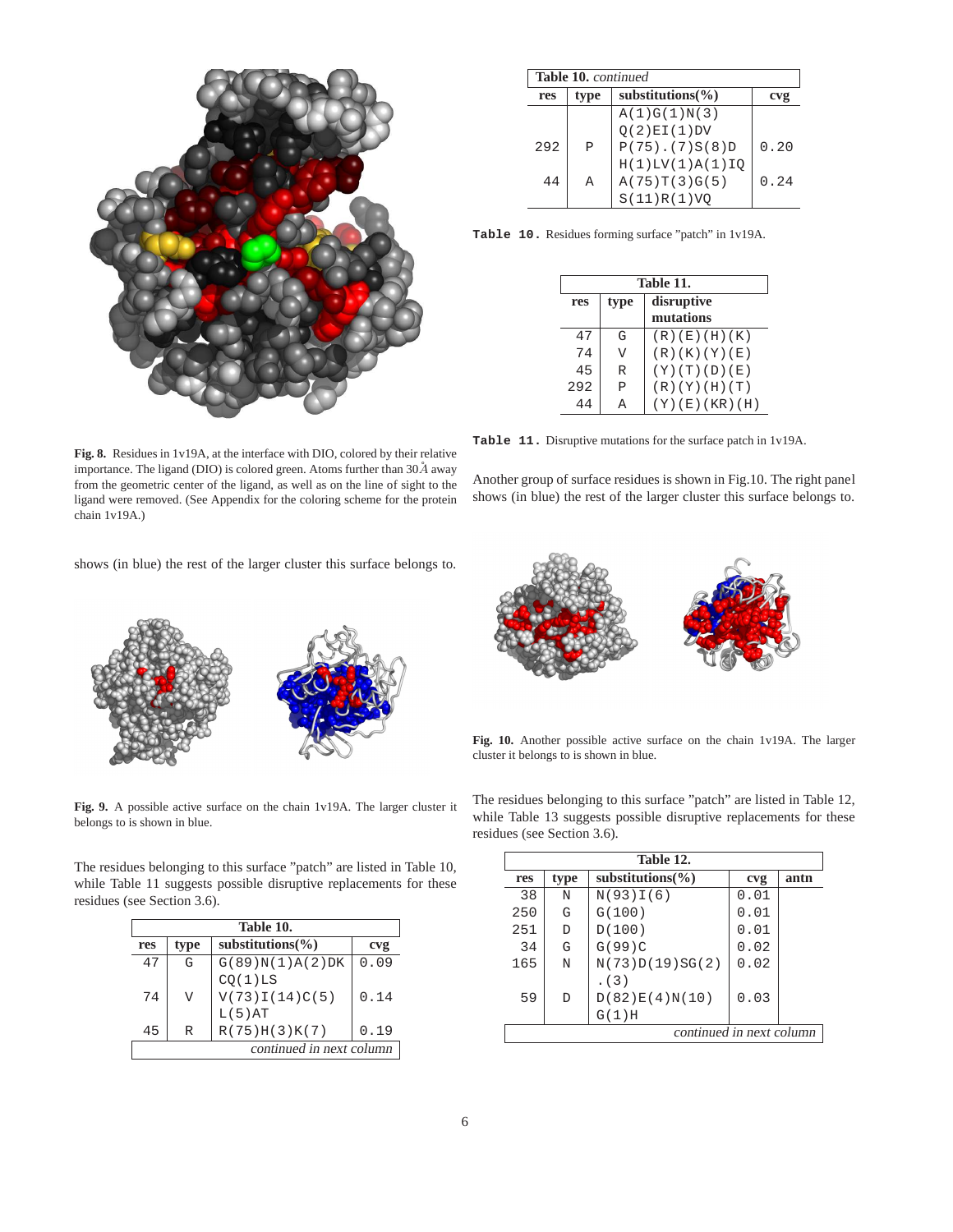| Table 12. continued |      |                                |      |      |  |
|---------------------|------|--------------------------------|------|------|--|
| res                 | type | substitutions(%)               | cvg  | antn |  |
| 167                 | R    | $R(93)$ TSA. $(3)V$            | 0.03 |      |  |
| 248                 | G    | G(89)A(8)S(1)                  | 0.03 |      |  |
| 196                 | Ε    | E(68)D(31)                     | 0.04 |      |  |
| 249                 | Α    | A(88)G(9)S(1)                  | 0.04 |      |  |
| 109                 | Α    | $A(86)P(8)$ . (2)V             | 0.05 |      |  |
|                     |      | S(1)                           |      |      |  |
| 245                 | D    | D(76)N(11)K(7)                 | 0.05 |      |  |
|                     |      | Q(1)E(2)                       |      |      |  |
| 253                 | F    | F(88)Y(7)L(1)S                 | 0.05 |      |  |
|                     |      | V(1)                           |      |      |  |
| 9                   | Ε    | $D(11)R(19)$ .                 | 0.06 |      |  |
|                     |      | E(61)N(2)S(3)H                 |      |      |  |
| 171                 | W    | W(76)L(6)I(5)                  | 0.07 |      |  |
|                     |      | $.$ $(6)$ KVH $(1)$ AT         |      |      |  |
| 287                 | D    | A(47)C(17)D(23)                | 0.07 |      |  |
|                     |      | $P(7)GS(1)$ .                  |      |      |  |
| 35                  | Α    | A(53)C(1)D(8)                  | 0.08 |      |  |
|                     |      | S(26)G(5)K(3)                  |      |      |  |
| 133                 | G    | S(27)G(59)T(5)<br>L(4) VA(1) C | 0.08 |      |  |
| 219                 | Κ    | T(43)K(49)Q(3)                 | 0.08 |      |  |
|                     |      | S(1)L(1)                       |      |      |  |
| 221                 | G    | G(88)V(3)D(1)                  | 0.09 |      |  |
|                     |      | I(1)Q(1)E(1)SN                 |      |      |  |
| 247                 | V    | T(48)L(13)V(22)                | 0.09 |      |  |
|                     |      | I(6)F(6)P(1)                   |      |      |  |
| 104                 | Υ    | F(44)Y(38)TL(3)                | 0.10 | site |  |
|                     |      | M(6)S(1)GI(3)                  |      |      |  |
| 246                 | Ρ    | T(52)V(8)R(11)                 | 0.10 |      |  |
|                     |      | G(4)P(12)S(5)                  |      |      |  |
|                     |      | A(3)N                          |      |      |  |
| 278                 | G    | G(53)A(39)S(6)                 | 0.11 |      |  |
| 105                 | R    | V(11)R(62)L(1)                 | 0.12 | site |  |
|                     |      | .(4)G(4)EFI(5)                 |      |      |  |
|                     |      | D(1)A(1)S(3)KQ                 |      |      |  |
| 224                 | G    | G(84)N(1)S(5)                  | 0.12 |      |  |
|                     |      | P(1)H(1)A(1)<br>$E(1)$ T       |      |      |  |
| 134                 | I    | I(49)T(20)V(9)                 | 0.13 |      |  |
|                     |      | S(6)YN(1)L(3)                  |      |      |  |
|                     |      | $G(1)E(3)C(1)$ .               |      |      |  |
| 193                 | S    | S(47)T(18)G(14)                | 0.13 |      |  |
|                     |      | D(5)N(13)A                     |      |      |  |
| 36                  | Ε    | P(44)E(21)T(5)                 | 0.15 |      |  |
|                     |      | A(6)S(9)D(2)                   |      |      |  |
|                     |      | V(2)IG(5)                      |      |      |  |
| 108                 | S    | S(54)C(8)A(8)                  | 0.15 |      |  |
|                     |      | $K(1)$ . (7) $V(7)$ P          |      |      |  |
|                     |      | G(1)T(5)I(1)D                  |      |      |  |
| 130                 | Η    | H(60)V(2)Y(9)                  | 0.15 |      |  |
|                     |      | W(4)L(14)TA(2)                 |      |      |  |
|                     |      | F(1)NIS(1)                     |      |      |  |
|                     |      | continued in next column       |      |      |  |

| Table 12. continued |      |                              |      |      |
|---------------------|------|------------------------------|------|------|
| res                 | type | substitutions( $\%$ )        | cvg  | antn |
| 89                  | Υ    | V(23)N(2)Y(23)               | 0.16 |      |
|                     |      | T(6)A(32)CF(2)               |      |      |
|                     |      | L(2)Q(2)WS                   |      |      |
| 102                 | F    | F(43)M(1)T(2)                | 0.16 |      |
|                     |      | V(17)L(13)Y(6)               |      |      |
|                     |      | I(12)P                       |      |      |
| 86                  | T    | T(72)V(5)P(5)                | 0.17 |      |
|                     |      | A(1)S(4)M(2)                 |      |      |
|                     |      | L(5)I(1)                     |      |      |
| 170                 | L    | L(63)F(6)M(9)                | 0.17 |      |
|                     |      | $I(4)T(5)$ . (5)             |      |      |
|                     |      | V(1)NR(1)                    |      |      |
| 110                 | G    | D(48)I(4)F(6)                | 0.18 |      |
|                     |      | $A(19)RY(3)$ . (1)           |      |      |
|                     |      | C(1)N(5)G(2)<br>S(2)T(1)M    |      |      |
| 91                  | R    | V(41)L(17)K(10)              | 0.20 |      |
|                     |      | I(10)C(5)A(3)                |      |      |
|                     |      | T(6)M(1)R(1)                 |      |      |
|                     |      | S(1)                         |      |      |
| 164                 | V    | P(45)I(10)G(5)               | 0.20 |      |
|                     |      | N(2)L(14)S(3)                |      |      |
|                     |      | V(16)T(2)                    |      |      |
| 14                  | L    | L(49)F(26)V(5)               | 0.21 |      |
|                     |      | M(5)C(1)I(7)A                |      |      |
|                     |      | H(3)                         |      |      |
| 61                  | L    | L(17)M(13)F(57)              | 0.21 |      |
|                     |      | Y(1)EA(1)V(1)H               |      |      |
|                     |      | I(3)P                        |      |      |
| 162                 | L    | F(59)Y(11)L(20)              | 0.21 |      |
|                     |      | V(2)C(1)I(1)WT               |      |      |
| 11                  | L    | $V(8)S(4)$ . $L(39)$         | 0.22 |      |
|                     |      | M(22)G(6)IC(5)               |      |      |
|                     |      | A(4)Q(1)N(5)T                |      |      |
| 100                 | R    | R(40)S(11)G(1)               | 0.23 |      |
|                     |      | F(11)A(10)P(7)               |      |      |
|                     |      | C(5)H(3)N(3)                 |      |      |
|                     |      | T(2)IV(1)                    |      |      |
| 282                 | Α    | T(21)V(37)H(8)               | 0.23 |      |
|                     |      | I(11)A(7)C(7)                |      |      |
|                     |      | L(3)M.Y                      |      |      |
| 252                 | Α    | A(52)G(7)S(19)<br>C(11)LT(7) | 0.25 |      |
| 279                 | Α    | A(66)C(6)S(17)               | 0.25 |      |
|                     |      | G(7)RO                       |      |      |
|                     |      |                              |      |      |

**Table 12.** Residues forming surface "patch" in 1v19A.

| Table 13.                 |   |                              |
|---------------------------|---|------------------------------|
| disruptive<br>type<br>res |   |                              |
|                           |   | mutations                    |
| 38                        | N | $(Y)$ (TH) (FWR) (SECG)      |
| 250                       | G | (KER) (FOMWHD) (NYLPI) (SVA) |
|                           |   | continued in next column     |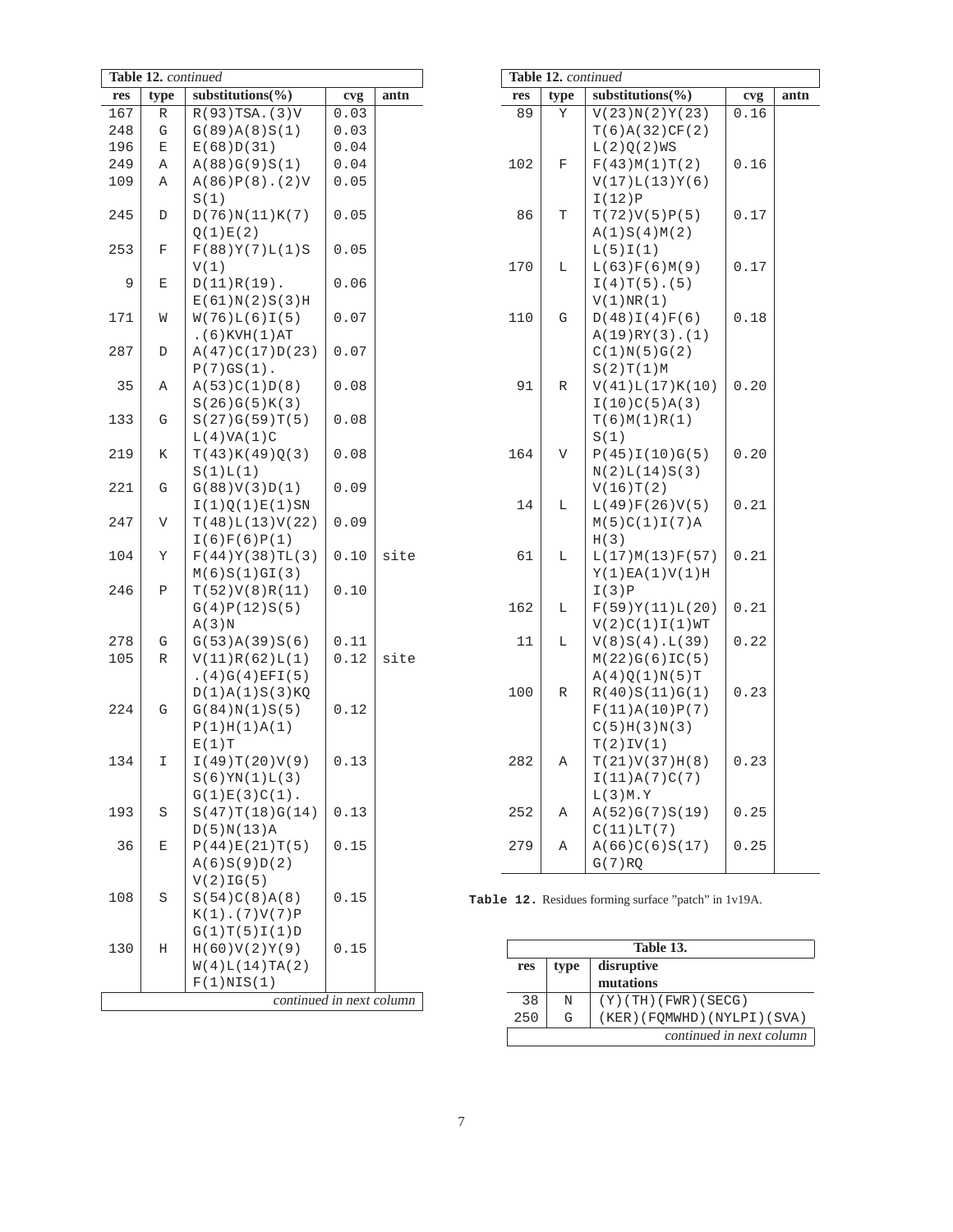|             |           | Table 13. continued |                                     |  |
|-------------|-----------|---------------------|-------------------------------------|--|
| res<br>type |           |                     | disruptive                          |  |
|             |           |                     | mutations                           |  |
|             | 251       | D                   | (R)(FWH)(KYVCAG)(TQM)               |  |
|             | 34        | G                   | (KER) (FQMWHD) (NYLPI) (SVA)        |  |
|             | 165       | Ν                   | $(Y)$ (FWH) $(R)$ (T)               |  |
|             | 59        | D                   | $(R)$ (FW) (H) (Y)                  |  |
|             | 167       | R                   | (D)(E)(Y)(LPI)                      |  |
|             | 248       | G                   | (KR) (E) (QH) (FMW)                 |  |
|             | 196       | E                   | $(FWH)$ (R) (YVCAG) (T)             |  |
|             | 249       | Α                   | (KR) (E) (Y) (QH)                   |  |
|             | 109       | Α                   | (R)(K)(Y)(E)                        |  |
|             | 245       | D                   | (FW)(H)(YR)(VCAG)                   |  |
|             | 253       | F                   | (K) (E) (Q) (R)                     |  |
|             | 9         | Ε                   | $(FW)$ (H) (YVCAG) $(R)$            |  |
|             | 171       | M                   | (E)(K)(D)(Q)                        |  |
|             | 287       | D                   | $(R)$ (H) (FW) (K)                  |  |
|             | 35        | Α                   | (R)(Y)(K)(E)                        |  |
|             | 133       | G                   | (R)(K)(E)(H)                        |  |
|             | 219       | Κ                   | $(Y)$ (FW) $(T)$ (H)                |  |
|             | 221       | G                   | (R)(H)(K)(FW)                       |  |
|             | 247       | V                   | (R)(K)(E)(Y)                        |  |
|             | 104       | Υ                   | (K) (R) (Q) (E)                     |  |
|             | 246       | Ρ                   | (YR)(H)(E)(K)                       |  |
|             | 278       | G                   | (KR) (E) (QH) (FMW)                 |  |
|             | 105       | R                   | (T)(Y)(D)(E)                        |  |
|             | 224       | G                   | (R)(K)(E)(H)                        |  |
|             | 134       | I                   | (R)(Y)(H)(K)                        |  |
|             | 193       | S                   | (R)(K)(H)(FW)                       |  |
|             | 36        | E                   | (H)(R)(FW)(Y)                       |  |
|             | 108       | S                   | (R)(K)(H)(FW)                       |  |
|             | 130       | Η                   | (E)(Q)(K)(D)                        |  |
|             | 89        | Υ                   | (K) (R) (Q) (E)                     |  |
|             | 102       | F                   | (K) (E) (R) (Q)                     |  |
|             | 86        | T                   | (R)(K)(H)(Q)                        |  |
|             | 170       | L                   | (Y)(R)(T)(H)                        |  |
|             | 110<br>91 | G                   | (R)(K)(E)(H)                        |  |
|             | 164       | R<br>V              | $(Y)$ (D) (TE) (FW)<br>(R)(Y)(K)(E) |  |
|             | 14        | L                   | (R)(Y)(TE)(KH)                      |  |
|             | 61        | L                   | (R)(Y)(T)(H)                        |  |
|             | 162       | L                   | (R)(K)(Y)(E)                        |  |
|             | 11        | L                   | (R)(Y)(H)(K)                        |  |
|             | 100       | R                   | (D) (E) (Y) (T)                     |  |
|             | 282       | Α                   | (R)(K)(E)(Y)                        |  |
|             | 252       | Α                   | (R)(K)(E)(Y)                        |  |
|             | 279       | Α                   | $(Y)$ (E) (KR) (HD)                 |  |
|             |           |                     |                                     |  |

**Table 13.** Disruptive mutations for the surface patch in 1v19A.

# **3 NOTES ON USING TRACE RESULTS**

#### **3.1 Coverage**

Trace results are commonly expressed in terms of coverage: the residue is important if its "coverage" is small - that is if it belongs to some small top percentage of residues [100% is all of the residues in a chain], according to trace. The ET results are presented in the form of a table, usually limited to top 25% percent of residues (or to some nearby percentage), sorted by the strength of the presumed evolutionary pressure. (I.e., the smaller the coverage, the stronger the pressure on the residue.) Starting from the top of that list, mutating a couple of residues should affect the protein somehow, with the exact effects to be determined experimentally.

#### **3.2 Known substitutions**

One of the table columns is "substitutions" - other amino acid types seen at the same position in the alignment. These amino acid types may be interchangeable at that position in the protein, so if one wants to affect the protein by a point mutation, they should be avoided. For example if the substitutions are "RVK" and the original protein has an R at that position, it is advisable to try anything, but RVK. Conversely, when looking for substitutions which will *n*ot affect the protein, one may try replacing, R with K, or (perhaps more surprisingly), with V. The percentage of times the substitution appears in the alignment is given in the immediately following bracket. No percentage is given in the cases when it is smaller than 1%. This is meant to be a rough guide - due to rounding errors these percentages often do not add up to 100%.

#### **3.3 Surface**

To detect candidates for novel functional interfaces, first we look for residues that are solvent accessible (according to DSSP program) by at least  $10\AA^2$ , which is roughly the area needed for one water molecule to come in the contact with the residue. Furthermore, we require that these residues form a "cluster" of residues which have neighbor within  $5\AA$  from any of their heavy atoms.

Note, however, that, if our picture of protein evolution is correct, the neighboring residues which *are not* surface accessible might be equally important in maintaining the interaction specificity - they should not be automatically dropped from consideration when choosing the set for mutagenesis. (Especially if they form a cluster with the surface residues.)

#### **3.4 Number of contacts**

Another column worth noting is denoted "noc/bb"; it tells the number of contacts heavy atoms of the residue in question make across the interface, as well as how many of them are realized through the backbone atoms (if all or most contacts are through the backbone, mutation presumably won't have strong impact). Two heavy atoms are considered to be "in contact" if their centers are closer than  $5\AA$ .

## **3.5 Annotation**

If the residue annotation is available (either from the pdb file or from other sources), another column, with the header "annotation" appears. Annotations carried over from PDB are the following: site (indicating existence of related site record in PDB ), S-S (disulfide bond forming residue), hb (hydrogen bond forming residue, jb (james bond forming residue), and sb (for salt bridge forming residue).

#### **3.6 Mutation suggestions**

Mutation suggestions are completely heuristic and based on complementarity with the substitutions found in the alignment. Note that they are meant to be **disruptive** to the interaction of the protein with its ligand. The attempt is made to complement the following properties: small [AVGSTC], medium [LPNQDEMIK], large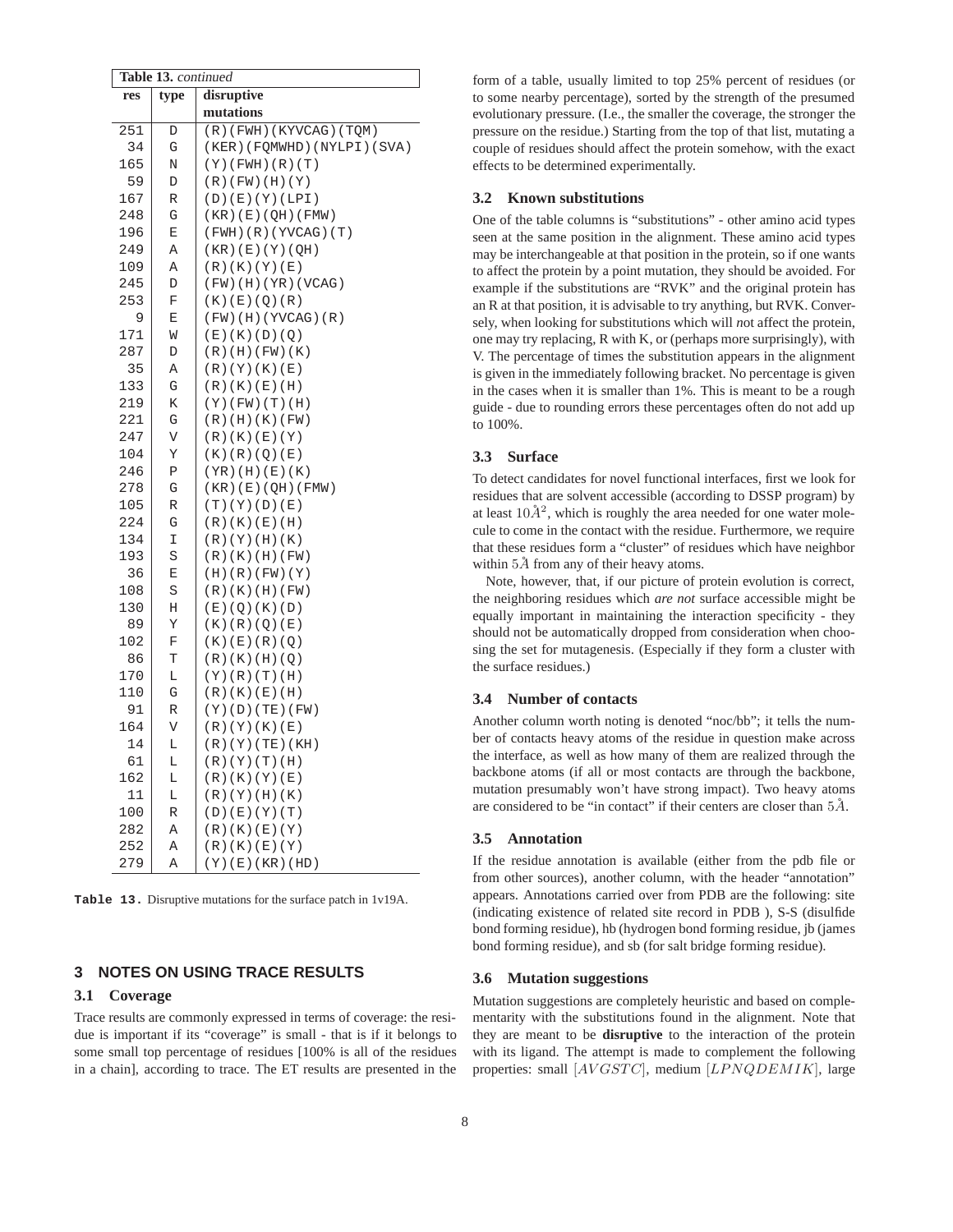

**Fig. 11.** Coloring scheme used to color residues by their relative importance.

 $[WFYHR]$ , hydrophobic  $[LPVAMWFI]$ , polar  $[GTCY]$ ; positively  $[KHR]$ , or negatively  $[DE]$  charged, aromatic  $[WFYH]$ , long aliphatic chain  $[EKRQM]$ , OH-group possession  $[SDETY]$ , and NH2 group possession  $[NQRK]$ . The suggestions are listed according to how different they appear to be from the original amino acid, and they are grouped in round brackets if they appear equally disruptive. From left to right, each bracketed group of amino acid types resembles more strongly the original (i.e. is, presumably, less disruptive) These suggestions are tentative - they might prove disruptive to the fold rather than to the interaction. Many researcher will choose, however, the straightforward alanine mutations, especially in the beginning stages of their investigation.

#### **4 APPENDIX**

#### **4.1 File formats**

Files with extension "ranks sorted" are the actual trace results. The fields in the table in this file:

- alignment# number of the position in the alignment
- residue# residue number in the PDB file
- type amino acid type
- rank rank of the position according to older version of ET
- variability has two subfields:
	- 1. number of different amino acids appearing in in this column of the alignment
	- 2. their type
- rho ET score the smaller this value, the lesser variability of this position across the branches of the tree (and, presumably, the greater the importance for the protein)
- cvg coverage percentage of the residues on the structure which have this rho or smaller
- gaps percentage of gaps in this column

#### **4.2 Color schemes used**

The following color scheme is used in figures with residues colored by cluster size: black is a single-residue cluster; clusters composed of

more than one residue colored according to this hierarchy (ordered by descending size): red, blue, yellow, green, purple, azure, turquoise, brown, coral, magenta, LightSalmon, SkyBlue, violet, gold, bisque, LightSlateBlue, orchid, RosyBrown, MediumAquamarine, DarkOliveGreen, CornflowerBlue, grey55, burlywood, LimeGreen, tan, DarkOrange, DeepPink, maroon, BlanchedAlmond.

The colors used to distinguish the residues by the estimated evolutionary pressure they experience can be seen in Fig. 11.

# **4.3 Credits**

*4.3.1* **Alistat** *alistat* reads a multiple sequence alignment from the file and shows a number of simple statistics about it. These statistics include the format, the number of sequences, the total number of residues, the average and range of the sequence lengths, and the alignment length (e.g. including gap characters). Also shown are some percent identities. A percent pairwise alignment identity is defined as (idents / MIN(len1, len2)) where idents is the number of exact identities and len1, len2 are the unaligned lengths of the two sequences. The "average percent identity", "most related pair", and "most unrelated pair" of the alignment are the average, maximum, and minimum of all (N)(N-1)/2 pairs, respectively. The "most distant seq" is calculated by finding the maximum pairwise identity (best relative) for all N sequences, then finding the minimum of these N numbers (hence, the most outlying sequence). *alistat* is copyrighted by HHMI/Washington University School of Medicine, 1992-2001, and freely distributed under the GNU General Public License.

*4.3.2* **CE** To map ligand binding sites from different source structures, report\_maker uses the CE program: http://cl.sdsc.edu/. Shindyalov IN, Bourne PE (1998) *"Protein structure alignment by incremental combinatorial extension (CE) of the optimal path* . Protein Engineering 11(9) 739-747.

*4.3.3* **DSSP** In this work a residue is considered solvent accessible if the DSSP program finds it exposed to water by at least  $10\text{\AA}^2$ , which is roughly the area needed for one water molecule to come in the contact with the residue. DSSP is copyrighted by W. Kabsch, C. Sander and MPI-MF, 1983, 1985, 1988, 1994 1995, CMBI version by Elmar.Krieger@cmbi.kun.nl November 18,2002,

http://www.cmbi.kun.nl/gv/dssp/descrip.html.

*4.3.4* **HSSP** Whenever available, report maker uses HSSP alignment as a starting point for the analysis (sequences shorter than 75% of the query are taken out, however); R. Schneider, A. de Daruvar, and C. Sander. *"The HSSP database of protein structuresequence alignments."* Nucleic Acids Res., 25:226–230, 1997.

http://swift.cmbi.kun.nl/swift/hssp/

4.3.5 **LaTex** The text for this report was processed using LAT<sub>EX</sub>; Leslie Lamport, "LaTeX: A Document Preparation System Addison-Wesley," Reading, Mass. (1986).

*4.3.6* **Muscle** When making alignments "from scratch", report maker uses Muscle alignment program: Edgar, Robert C. (2004), *"MUSCLE: multiple sequence alignment with high accuracy and high throughput."* Nucleic Acids Research 32(5), 1792-97.

http://www.drive5.com/muscle/

*4.3.7* **Pymol** The figures in this report were produced using Pymol. The scripts can be found in the attachment. Pymol